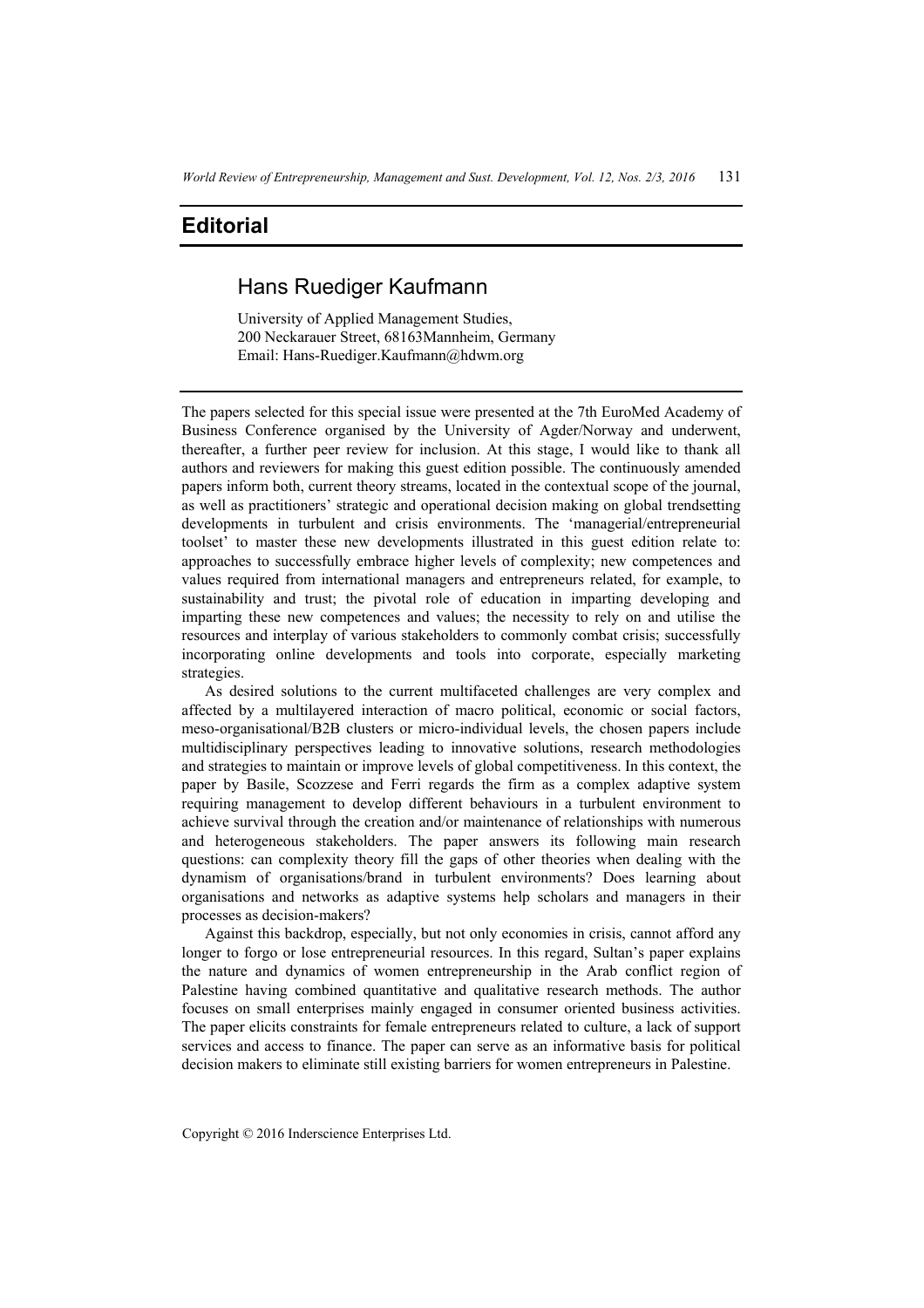### 132 *H.R. Kaufmann*

Furthermore, the often vulnerable small and medium sized enterprises are recommended to apply more analytic and strategic approaches in this dynamic competitive situation characterised by high levels of uncertainty. Addressing this topic, Broccardo, Giacosa, Culasso and Ferraris' research, based on a mixed criterion and applying a survey method, resulted in a differentiated use of budgets as to the respective corporate governance of family firms and non-family firms in the Italian setting. The study concludes that both categories of companies adopt the budget in their management control process and still perceive it a fundamental tool but with different levels of importance. Whilstin non-family firms the use of budgets seems to be on an advanced level, in family firms it still is in an early stage. In addition to budgets, the authors suggest further useful strategies to the firms.

In this context of change, universities carry the lion share of responsibility to develop leaders and entrepreneurs who are equipped with newly required competences. Göhlich and Bremser's exploratory qualitative paper contributes to close the gap as to culturally effective leadership qualities by researching on how school systems influence leadership styles and management preferences of German managers working in a French environment and vice versa. The paper focuses on the effect of teaching differentiated values and cultural meta cognition in the respective countries' school systems.

The following paper by Pucci implies that universities, especially in crisis situations, might be suggested to turn to a more applied science rather than pure science approach. Pucci, based on the entrepreneurial university paradigm assesses the determinants and strengths of entrepreneurial orientation in academia, in particular regarding the life sciences teaching staff of the Italian University of Siena. Based on logistic regression modelling, the author investigated the relationship between scientific productivity and level of engagement with industry. The paper concludes that engagement with industry decreases with increasing scientific reputation.

Values relating to sustainability and trust as well as concerted networking and partnering strategies crystallise as 'anchors' in this turbulent global 'sea' of change leading to increasing popularity of the term co-creation. Shams and Lombardi's paper contribute to the contemporary understanding of interrelations and interdependence among the stakeholders from sports-tourism, destination marketing and socio-economic development in the setting of Tasmania. The authors illustrate how relationship marketing steers the mutual value of cooperating stakeholders alongside their interdependence and multifarious socio-economic goals, towards a win-win outcome and socio-economic value co-creation for all associated stakeholders.

Value co-creation by a number of stakeholders is also the underlying theme of Homlong and Springler's paper. Homlong and Springler contend to differentiate economic approaches as to less developed economies by factors such as space, time and the specific structural and institutional settings of regions and nations. The authors investigate the potential of tourism for regional development by integrating heterodox economic models with critical economic geography approaches. They critically reflect on the effects of the promotion of the tourism sector in Cambodia on social and economic development. The paper concludes to enhance the effect of tourism by promoting education and the development of specific skills.

Focusing in this context on cooperation in industrial clusters, Krivorotov, Kalina, Belyaeva and Erypalov call to apply new innovative methodologies and frameworks to better understand sustainability concepts. The authors developed an integrative optimisation model on raising competitiveness levels of industrial clusters by a